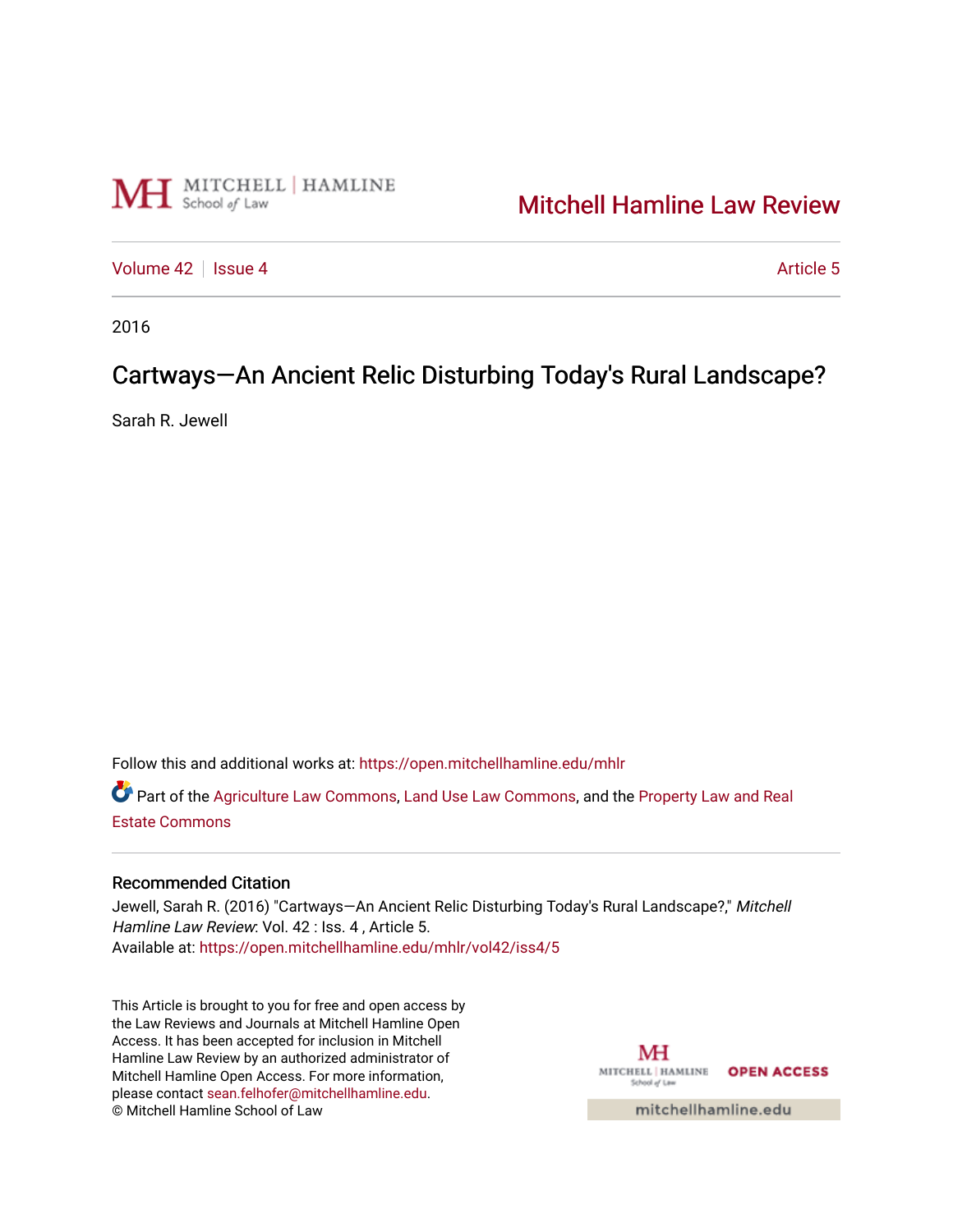## **CARTWAYS—AN ANCIENT RELIC DISTURBING TODAY'S RURAL LANDSCAPE?**

## Sarah R. Jewell†

| I.          | <b>INTRODUCTION: CARTWAYS-AN ANCIENT RELIC</b>               |  |
|-------------|--------------------------------------------------------------|--|
|             | DISTURBING TODAY'S RURAL LANDSCAPE? 1140                     |  |
| II.         | A BRIEF HISTORY OF CARTWAYS-ORIGINS OF THIS ESTATE           |  |
|             |                                                              |  |
| III.        | <b>CARTWAYS VERSUS EASEMENTS-WHAT IS THE</b>                 |  |
|             |                                                              |  |
| IV.         |                                                              |  |
|             | A.                                                           |  |
|             | When Is the Establishment of a Cartway Deemed to Be<br>B.    |  |
|             |                                                              |  |
|             | When Town Boards Make Decisions on Whether to<br>$C_{\cdot}$ |  |
|             | Establish a Cartway or Not, They Operate in a Legislative    |  |
|             | Capacity, Toward Which Courts Accord Great Deference  1146   |  |
|             | Applying Under the "Mandatory Cartway" Statute Is No<br>D.   |  |
|             | Guaranteed Method for Establishing One 1149                  |  |
| $V_{\cdot}$ |                                                              |  |
| VI.         |                                                              |  |
| VII.        | <b>ADVISING THE CLIENT—OPTIONS FOR ENFORCING AN</b>          |  |
|             |                                                              |  |
| VIII.       |                                                              |  |
|             |                                                              |  |

 <sup>†</sup> Associate Attorney at Reichert Wenner, P.A. Ms. Jewell attended Pepperdine University in Malibu, California, graduating with a B.A. in Communications and a minor in German. She attended Hamline University School of Law in St. Paul, Minnesota and obtained her Juris Doctorate and a certificate in Advocacy and Problem Solving from Hamline's top-ranked Dispute Resolution Institute. Ms. Jewell concentrates her practice on rural and agricultural law, real estate law, business law, and civil litigation, including ERISA law, employment law, business torts, mass torts, appellate litigation, and workers' compensation. Ms. Jewell resides on a hobby farm in central Minnesota and enjoys jogging, horseback riding, and spending time with family and friends.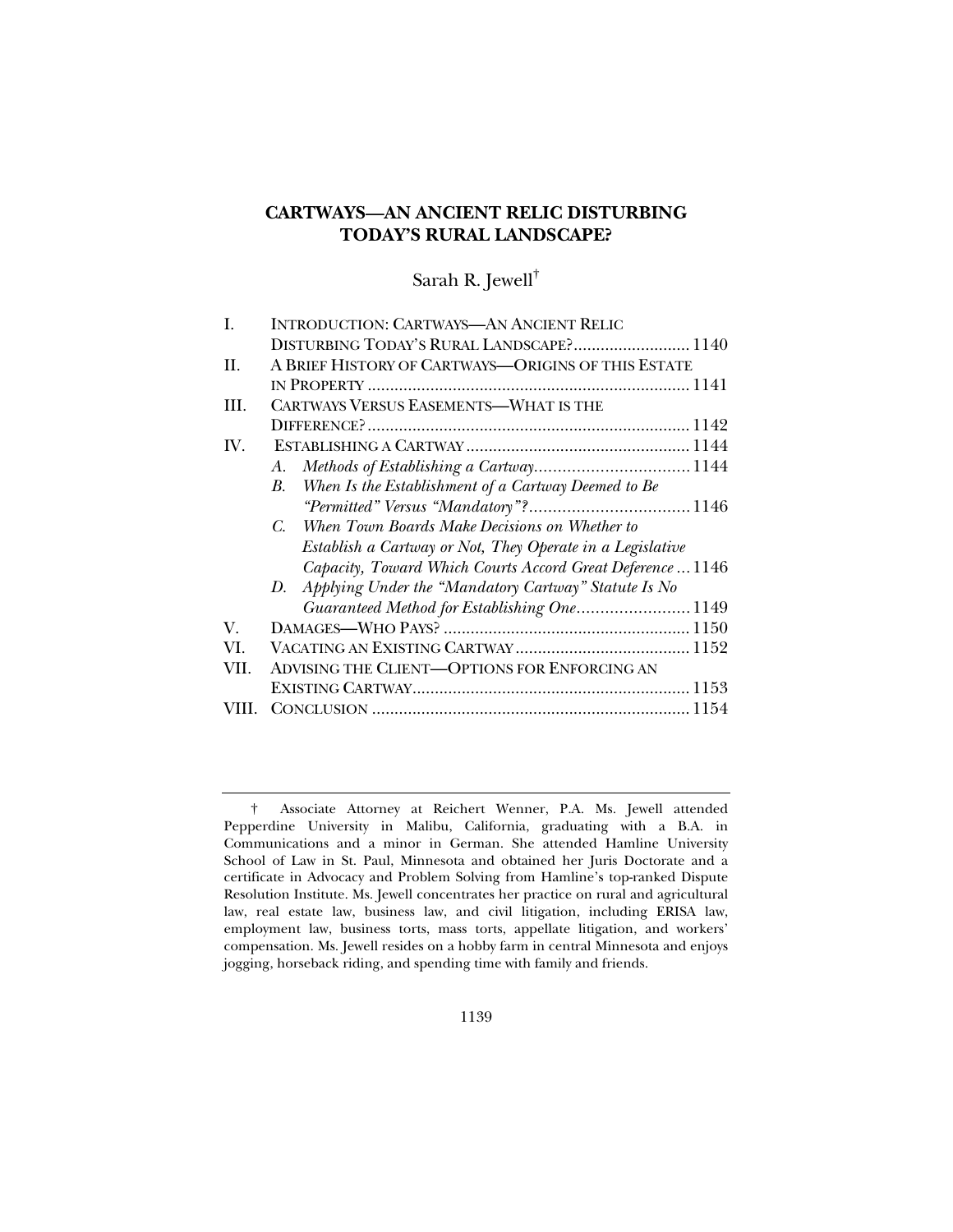## I. INTRODUCTION: CARTWAYS—AN ANCIENT RELIC DISTURBING TODAY'S RURAL LANDSCAPE?

Imagine your client purchases a parcel of real estate in a rural community. Perhaps it is a dreamy lakeside cabin, a rustic hunting place, or some additional tract of farmland for a growing agricultural operation. Now, imagine your client's surprise when she sees a neighbor driving a large tractor across a portion of her newly purchased land, without seeking permission, and without notice. She calls you and is furious because the large tractor pulled up her recently planted crops, deer feeding plot, recreational grass, or garden area. She wants to sue for trespass and damages.

As requested, you contact the offending neighbor, who insists he is not trespassing on your client's land. He tells you he is merely using the field cartway that was established many, many years ago by the area township. However, when you search the county land records, you find no mention of any kind of cartway or easement for that matter. What is going on?

Eventually, you make contact with the part-time, volunteer town board supervisor, who tells you that municipal cartways are not required to be filed with the county recorder's office. The township merely sends the cartway petition and approval documents, once granted, to the county auditor's office for filing where it lays hidden for years. Thus, your client took title to land subject to an existing cartway, absent any notice of the legal access right until sometime after purchasing the real property.

This article will provide an overview of the treatment and use of cartways in the law.<sup>1</sup> It will highlight cases surrounding cartways in recent years, and will provide legal practitioners with practical insight into the differences between easements and cartways. $^{2}$  This article will also discuss how to establish or vacate a cartway, and it will also address special legal problems that may arise when clients come across cartway issues involving their real property.<sup>3</sup>

 <sup>1.</sup> *See infra* Parts II–III.

 <sup>2.</sup> *See infra* Part III; *infra* Sections IV.C–.D.

 <sup>3.</sup> *See infra* Parts IV, VI.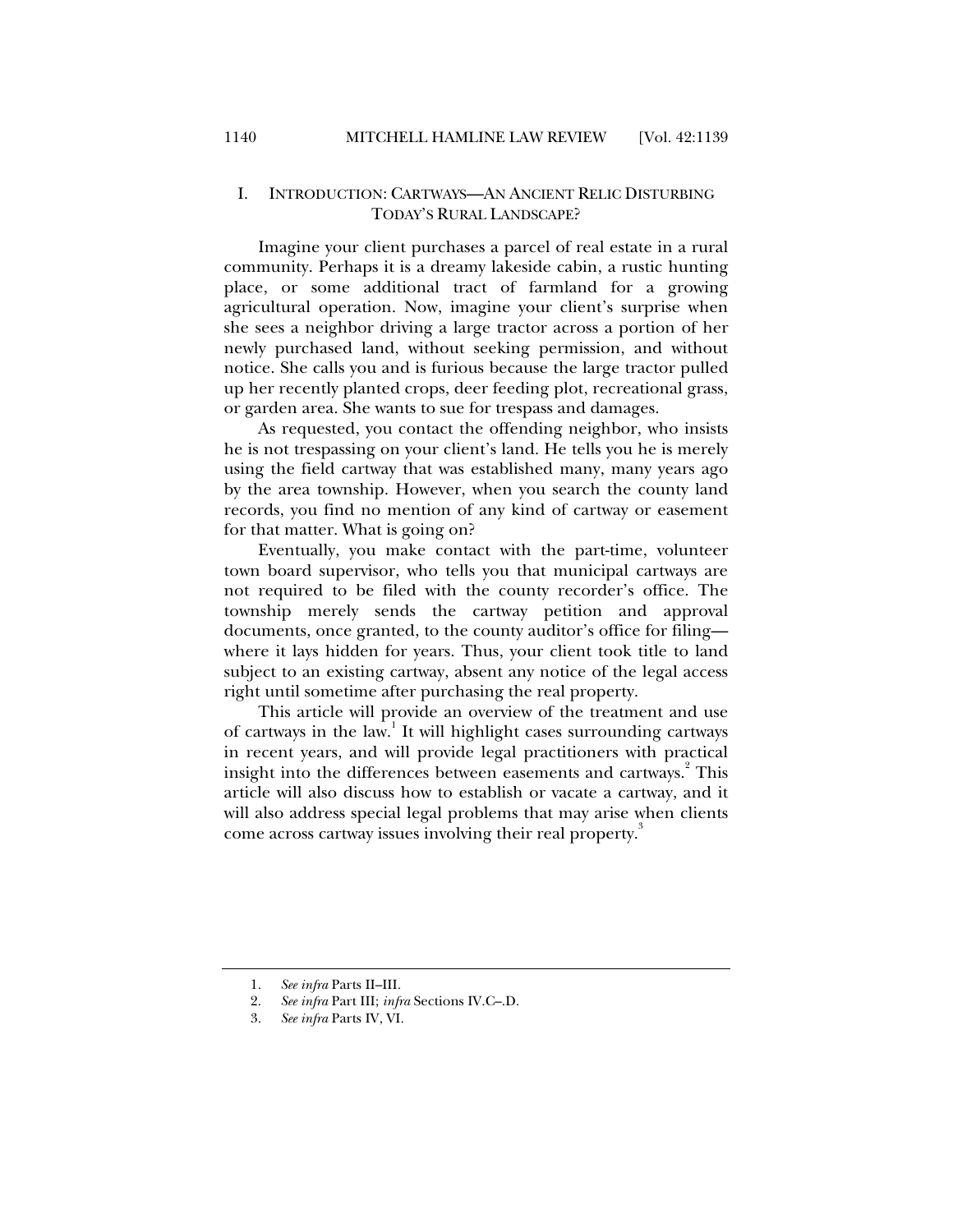## II. A BRIEF HISTORY OF CARTWAYS—ORIGINS OF THIS ESTATE IN **PROPERTY**

Records of reported cases involving cartways go back hundreds of years, to at least the sixteenth century in England.<sup>4</sup> One such case was reported on March 4, 1533, by the Reviewers of London discussing a nuisance affecting the use of an area near a cartway. While the existence of cartways is centuries old, legal treatises or references regarding the rights and duties contained in the establishment, maintenance, and use of cartways came along as the laws of England developed centuries ago.<sup>6</sup>

According to some British historians, the original cartway was one of many forms of transportation "ways" or roads, such as horseways, footways, all of which became known as highways, so long as they were open to public use.<sup>7</sup> In more recent times, the definition of a cartway has not changed much from the definition contained in the 1724 Wood's treatise.<sup>8</sup> It is synonymous with a road, street, or highway.<sup>9</sup> Fast forward in time a couple of centuries; it is easy to see that our modern definitions and usage of the term "cartway" has evolved to reflect the developments and changes in transportation and technology.

 <sup>4.</sup> *See* FILE OF VIEWERS' REPORTS 1509–46 [B]: 1530–39 (nos. 87–142) 98 (Janet Senderowitz Loengard, London Record Soc'y eds., 1989), http:// www.british-history.ac.uk/london-record-soc/vol26/pp37-58 (last visited Apr. 28, 2016).

 <sup>5.</sup> *See id.* ("4 March 1533. Parish of St. Clement. Variance between the master and wardens of the Drapers, pls., and the abbot and convent of the Grey Abbey at Stratford, defs., concerning a nuisance in St. Clement's Lane nigh Candlewick Street. The viewers find a gate and an alley on the N side of a house of defs. called 'Abbottes Inne' in the lane, which lead to a cartway out of the lane on the W stretching eastward to a great tenement now in tenure of Sir John Milborne, knight and alderman of London, and to another great tenement at the end of the alley where certain foreign merchants (merchaunts estraunges) inhabit.").

 <sup>6.</sup> *See, e.g.*, THOMAS WOOD, AN INSTITUTE OF THE LAWS OF ENGLAND 97 (4th ed. 1724).

<sup>7</sup>*. See, e.g.*, *id.*

 <sup>8.</sup> *Compare id.*, *with* MINN. ATT'Y GEN. OP. (Sept. 25, 1952). *See generally* MINN. STAT. § 164.02, subdivs. 26, 28 (2014) (providing the definition of road or highway which includes cartway).

 <sup>9.</sup> This article will address the legal ramifications of this designation later, as there can be problems for clients and practitioners in enforcing the rights inherent in a cartway.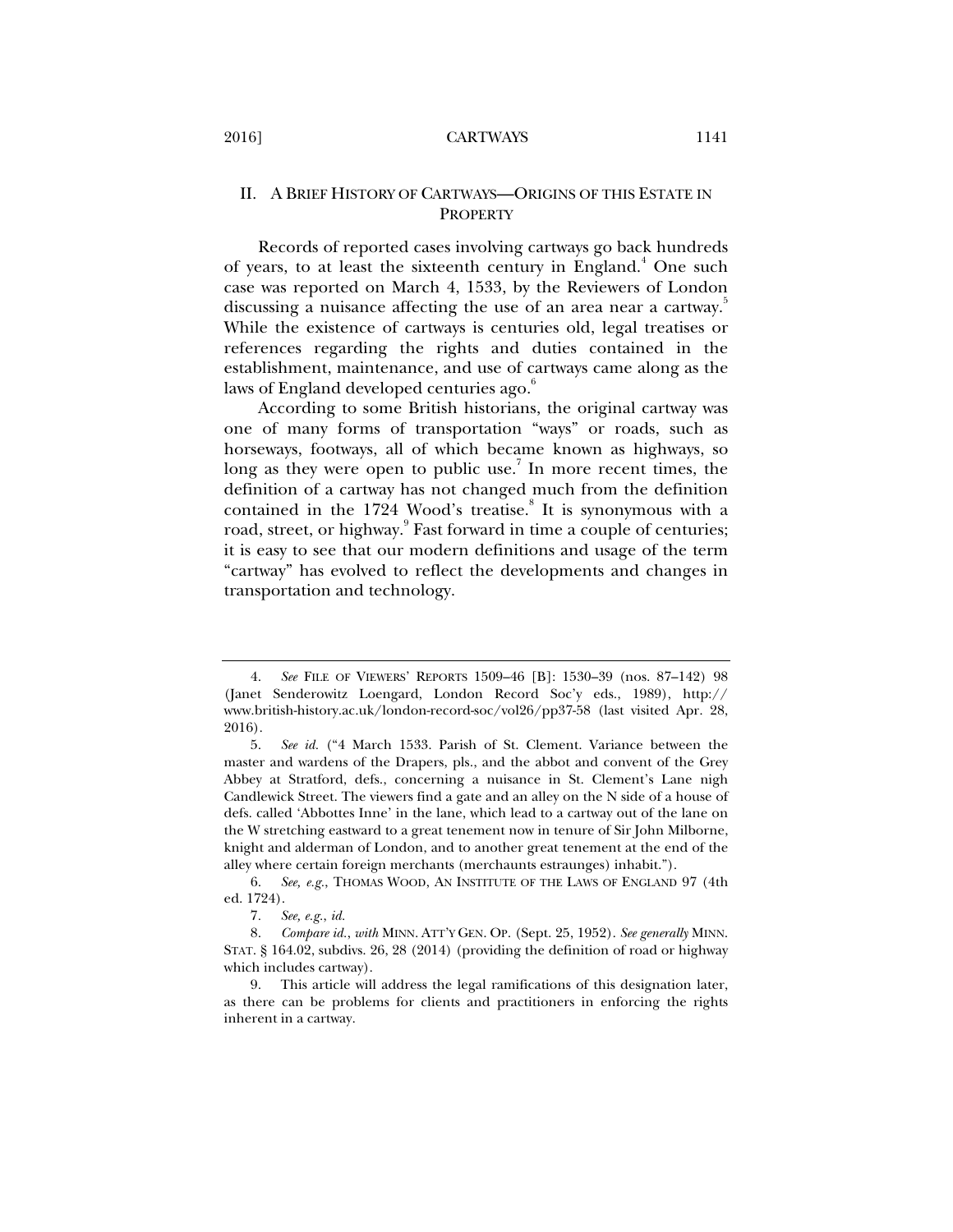Cartways are not just a way for carts pulled by animals anymore, in contrast to bridleways<sup>10</sup> (ways for horse and rider only), footways<sup>11</sup> (ways for pedestrians), and the like. A Minnesota Attorney General's Opinion from 1952 makes this clear: a cartway is a public road or highway, open for the use of modern vehicles such as automobiles.<sup>12</sup> Specifically, the then-acting Attorney General stated, "Under [Minnesota Statutes section 160.01, subdivision 6], the words 'road' or 'highway,' whenever used in Ch[apter] 163, mean and include a cartway."<sup>13</sup>

In Minnesota Statutes, the physical description of a cartway is: "two rods wide and not more than one-half mile in length  $\dots$ ."<sup>14</sup> A rod is a unit of linear measure, especially used for land, equal to 5.5 yards or  $16.5$  feet.<sup>15</sup> Thus, a two-rod wide cartway is what we commonly know and understand to be a road or highway that is thirty-three feet in width. To summarize, cartways are public roads.

### III. CARTWAYS VERSUS EASEMENTS—WHAT IS THE DIFFERENCE?

How do cartways differ from easements? The terms can be confusing for landowners and attorneys. In practice, it may be difficult to distinguish between the rights conveyed with a cartway and the rights conveyed with an easement because they tend to accomplish the same thing. However, the legal consequences of an easement are very different from those inherent in cartways.

To be clear, *Black's Law Dictionary* defines an "easement" as "[a]n interest in land owned by another person, consisting in the right to use or control the land, or an area above or below it, for a specific limited purpose (such as to cross it for access to a public road)."<sup>16</sup> Thus, the easement functions as a benefit to the dominant estate, and is a burden to the servient estate, or the estate over

 <sup>10.</sup> *Bridleway*, OXFORDDICTIONARIES.COM, http://www.oxforddictionaries.com /us/definition/english/bridleway (last visited Apr. 28, 2016) (defining it as "[a] path or track along which horse riders have right of way").

 <sup>11.</sup> *Footway*, MERRIAM-WEBSTER.COM, http://www.merriam-webster.com /dictionary/footway (last visited Apr. 28, 2016) (defining it as "[a] narrow way or path for pedestrians").

 <sup>12.</sup> *See* MINN. ATT'Y GEN. OP. (Sept. 25, 1952).

 <sup>13.</sup> *Id.*

 <sup>14.</sup> *See* MINN. STAT. § 164.08, subdiv. 1.

 <sup>15.</sup> *See Rod*, MERRIAM-WEBSTER.COM, http://www.merriam-webster.com /dictionary/rod (last visited Apr. 28, 2016).

 <sup>16.</sup> *Easement*, BLACK'S LAW DICTIONARY (10th ed. 2014).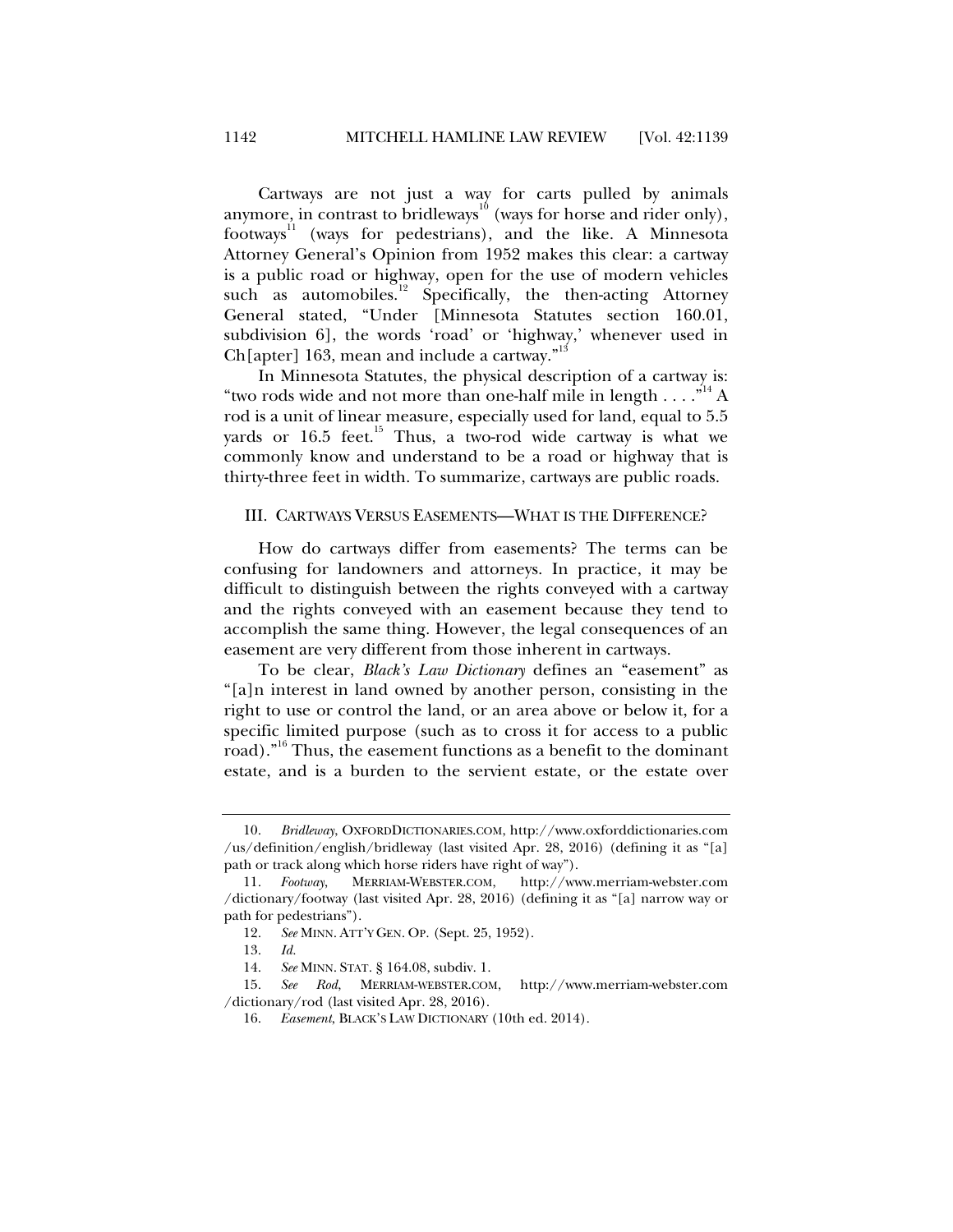which the easement runs. Also, an "access easement" is more specifically defined as "[a]n easement allowing one or more persons to travel across another's land to get to a nearby location, such as a road. The access easement is a common type of easement by necessity."17 Thus, the access easement allows for access across another's land for the purpose of ingress and egress.

Similarly, an established cartway also provides access for ingress and egress over another's land, but the cartway is viewed legally as a public road.<sup>18</sup> But whereas an access easement simply benefits the estate appurtenant or the dominant estate to the detriment of the servient estate, $19$  a cartway acts as a public road benefiting (in theory) anyone needing or wanting to use it.

The separate and distinct definitions of easement and cartway above seem to conflict with the language in the heading of Minnesota Statutes section 435.37, which states, "Easement for a Cartway" from a city.<sup>20</sup> Under this statutory provision, a landowner may petition a city council or town board to establish a cartway, provided that certain conditions exist. For example, a petitioning landowner must own at least five acres and have no access to it, except over a navigable waterway or over the lands of others.<sup>21</sup> Such a landowner may present a petition to the city council who "shall establish a cartway at least two rods wide connecting the petitioner's land with a public road."<sup>22</sup> The type of cartway provided for in this statute seems to be a means to obtain access to landlocked parcels, very similar in nature to the cartways provided under Minnesota Statutes section 164.08, subdivision 2.<sup>23</sup> However, the use of the term "easement" is something of a misnomer, as it is really not an interest or estate in land so much as another means of establishing a public road or cartway.<sup>24</sup>

Therefore, as a legal practitioner, it is wise to proceed with caution when using the terms "easement" or "cartway." They are not interchangeable terms. Rather, they are specific terms of art

 <sup>17.</sup> *Id.*

 <sup>18.</sup> *Cf. id. See generally* MINN. STAT. § 160.02, subdivs. 26, 28.

 <sup>19.</sup> *See* RESTATEMENT (THIRD) OF PROP.: SERVITUDES § 1.2 (AM. LAW. INST. 1998).

 <sup>20.</sup> *See* MINN. STAT. § 435.37.

 <sup>21.</sup> *Id.* § 435.37, subdiv. 1(a).

 <sup>22.</sup> *Id.*

 <sup>23.</sup> *Id.* § 435.37, subdiv. 2.

 <sup>24.</sup> *See id.*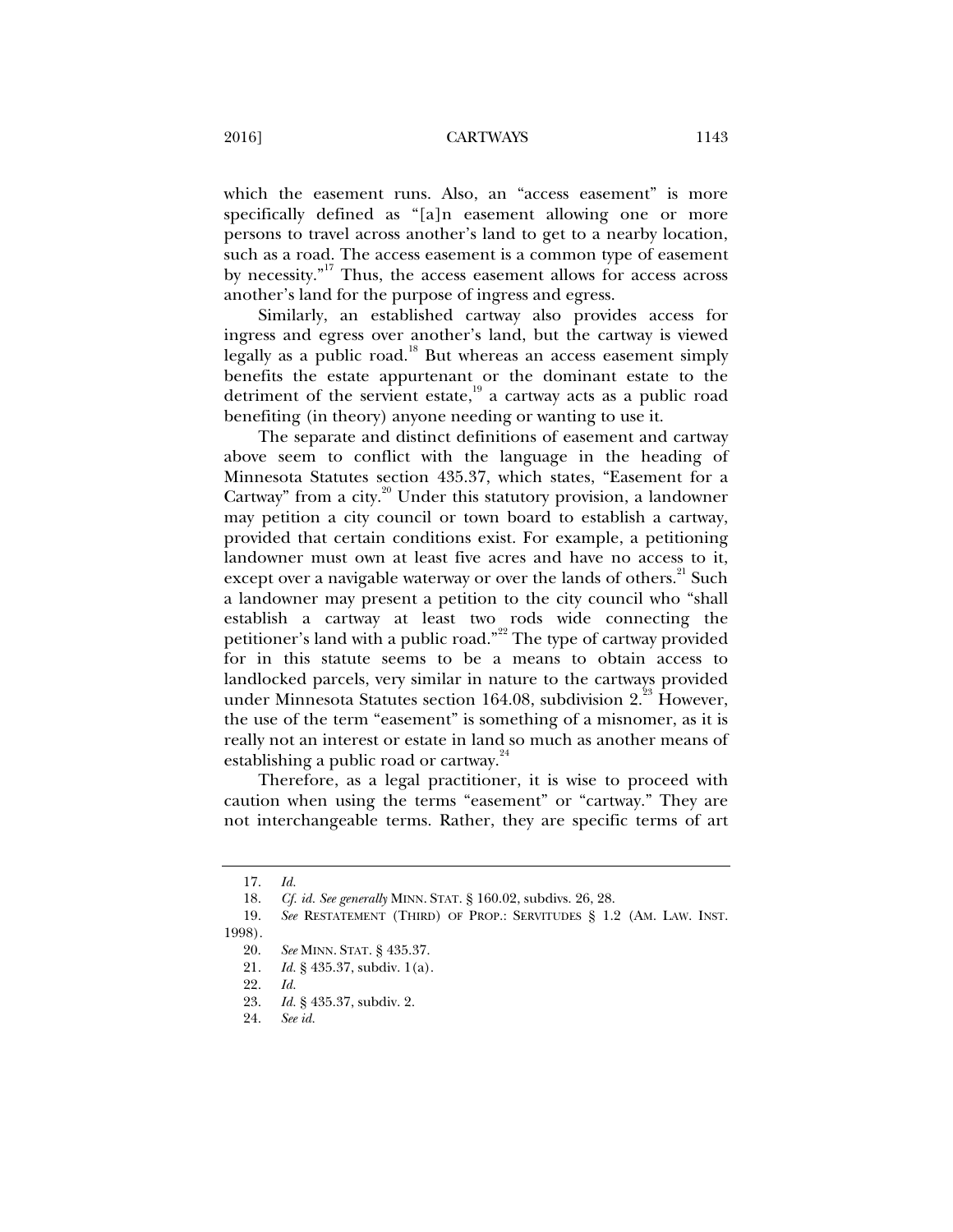with vastly different legal ramifications. Similarly, the type of cartway and methods of obtaining or vacating one greatly differ.

## IV. ESTABLISHING A CARTWAY

There are a number of nuances to the establishment or vacation of a cartway in Minnesota. The next section addresses the various methods of establishing a cartway, along with a number of specific court decisions that shed light on judicial review and interpretation of Minnesota's cartway statutes.

#### *A. Methods of Establishing a Cartway*

Clients may want to establish cartways for a number of reasons: their land has no direct access to a public road or highway; their existing access is too narrow to permit modern farm equipment such as large tractors, combines, or other equipment from entering fields with tillable acreage; or a group of neighbors agree that a cartway should be established.

Establishing a cartway is an interesting and sometimes challenging proposition. There are four different methods to obtaining a cartway under Minnesota Statutes.<sup>25</sup>

The first method to establish a cartway is direct dedication by a landowner. Under Minnesota Statutes section 164.15, subdivision 1, owners of property may "dedicate" their land for a cartway by filing a written application with the town board. $^{26}$  In this manner, a private landowner is providing land for the public benefit because a cartway is a public road. This statute also provides a means for one or more landowners to join forces and seek to establish a  $\text{cartway}^{27}$ :

The clerk shall present the same to the town board which, within ten days after the filing, may pass a resolution declaring the land described to be a public road or cartway. When so declared the land shall be deemed duly dedicated for the purpose expressed in the application and no damages shall be assessed or allowed therefor.<sup>28</sup>

 <sup>25.</sup> *See id.* §§ 164.08, 164.11, 164.15.

 <sup>26.</sup> *Id.* § 164.15, subdiv. 1.

 <sup>27.</sup> *Id.* ("One or more owners may dedicate land for a road or cartway by making application therefor in writing to the town board, describing the land, the purpose of its dedication, and filing the application with the clerk.").

 <sup>28.</sup> *Id.*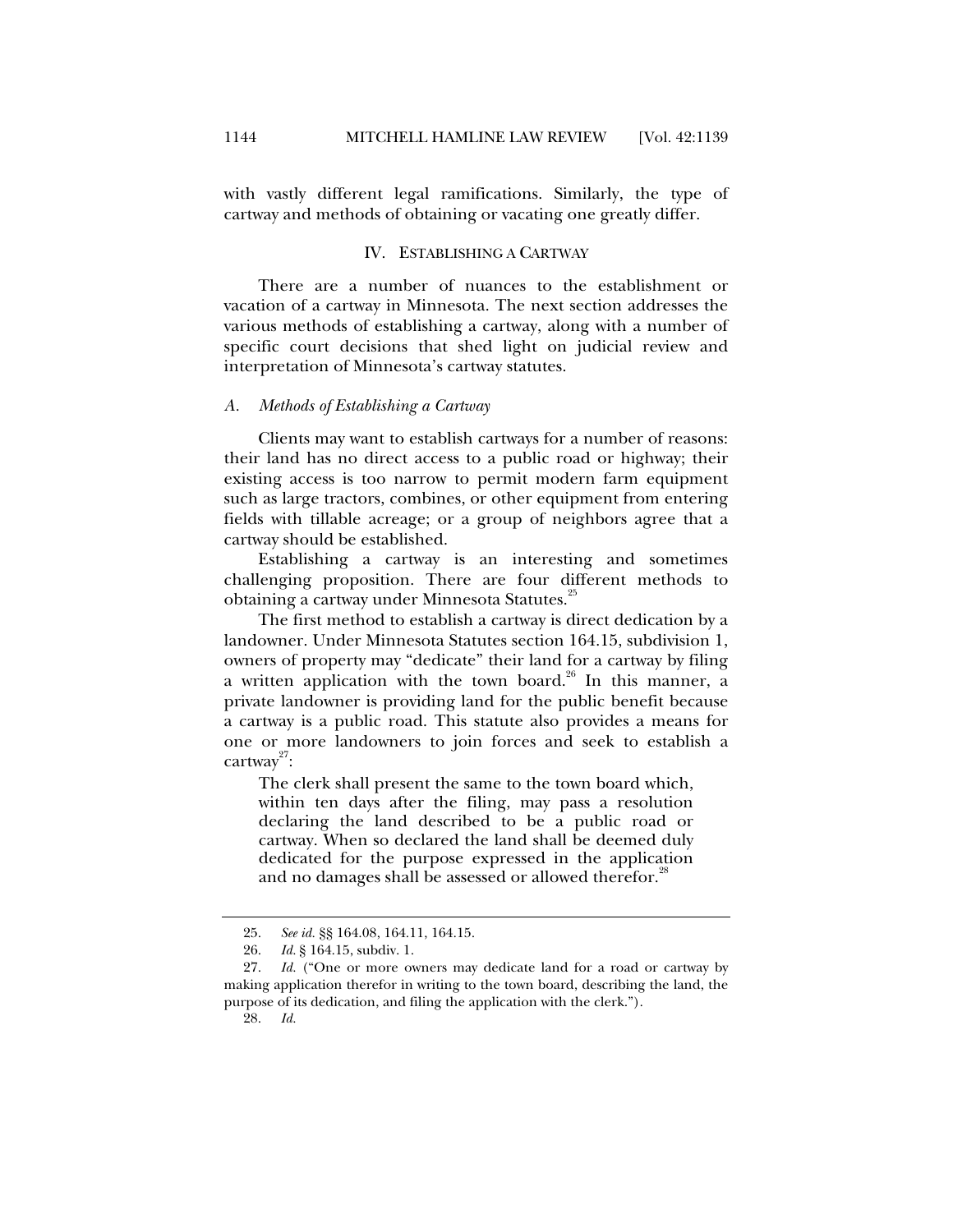Landowners can mutually agree to apply for the establishment of a cartway to benefit them all.<sup>29</sup> They may take their informal agreement amongst themselves and then formalize it with the town board in order to avoid payment of damages.<sup>30</sup>

The second method of establishing a cartway is by general dedication of land to the public. Minnesota Statutes section 164.11 provides that "[l]and dedicated to public use as a street, road or cartway, if not less than thirty feet in width, shall be deemed a legal cartway."<sup>31</sup> Thus, this seems to encompass all roads that are at least thirty feet wide or wider. Since most public roads or highways are at least thirty-three feet wide or wider, it follows that most roads and highways are also legal cartways.<sup>32</sup>

The third method for establishing a cartway is to petition a town board.<sup>33</sup> This method has several variations depending upon the landowner's particular situation. $34$  In order to use this statutory provision, a landowner must actually own "at least 150 acres of which at least 100 acres are tillable."<sup>35</sup> In this situation, a landowner must petition the town board requesting the establishment of a cartway that is "two rods wide and not more than one-half mile in length."<sup>36</sup> The catch in this statute is that one landowner acting alone will not get it done. At least five voters who own land in the town must also sign the petition. $37$ 

The fourth method for establishing a cartway is for a landowner to petition the town board for establishment of a cartway for land that is at least five acres in size and landlocked, "except over a navigable waterway or over the land of others."<sup>38</sup>

While there are several methods available for establishing a cartway, the availability of options does not necessarily provide a smooth path toward obtaining one: some neighbors may object;

34. *Id.* § 164.08, subdiv. 1.

 <sup>29.</sup> *Id.*

 <sup>30.</sup> *Id.*

 <sup>31.</sup> *Id.* § 164.11.

 <sup>32.</sup> *See id.* § 160.04 ("[A]ll roads . . . shall be at least four rods wide."). A rod is 16.5 feet. NAT'L INST. OF STANDARDS & TECH., SPECIFICATIONS, TOLERANCES, AND OTHER TECHNICAL REQUIREMENTS FOR WEIGHING AND MEASURING DEVICES C-4 (2016), http://www.nist.gov/pml/wmd/pubs/upload/AppC-12-hb44-final.pdf.

 <sup>33.</sup> MINN. STAT. § 164.08.

 <sup>35.</sup> *Id.*

 <sup>36.</sup> *Id.*

 <sup>37.</sup> *Id.* 

 <sup>38.</sup> *Id.* § 164.08, subdiv. 2.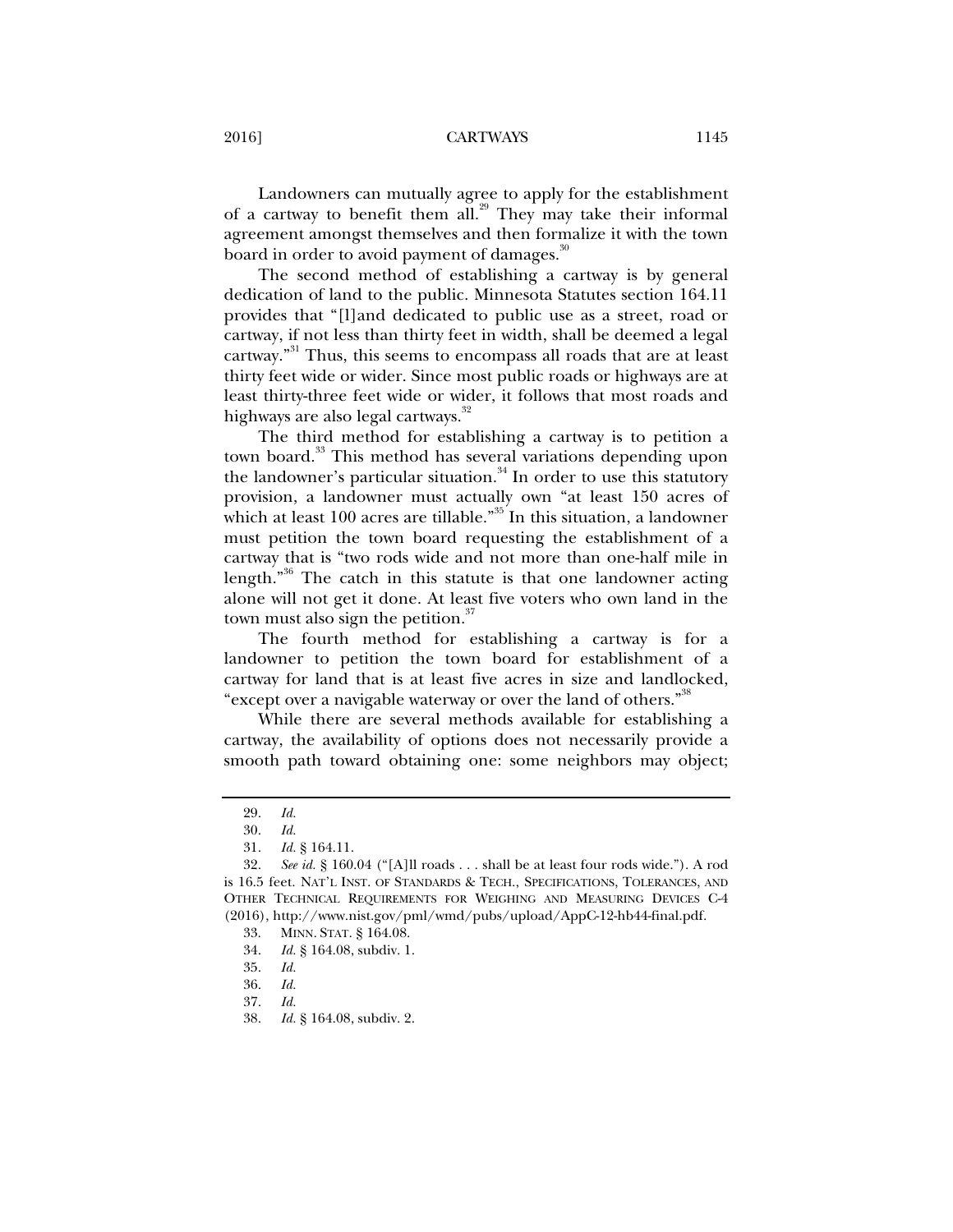townships may not agree that a cartway is necessary; and courts may or may not agree that a township's actions in establishing or vacating a cartway were justified.

## *B. When Is the Establishment of a Cartway Deemed to Be "Permitted" Versus "Mandatory"?*

Under the cartway statutes, there are further refinements as to whether a cartway may be "permitted" by a town board, or whether its establishment is considered "mandatory" to a town board. Minnesota Statutes section 164.08 states:

The town board by resolution may establish a cartway . . . upon petition presented to the town board signed by at least five voters, landowners of the town, requesting the cartway on a section line to serve a tract or tracts of land . . . . If the petition is granted the proceedings of the town board shall be in accordance with section  $164.07$ .<sup>39</sup>

Under the "permissive" part of the statute, a cartway may be established with the approval of the town board—but it does not guarantee that the landowners who file such a petition will be successful.<sup>40</sup> The decision is generally at the discretion of the board.<sup>41</sup> The board is given much deference by the law in making such decisions.<sup>42</sup>

*C. When Town Boards Make Decisions on Whether to Establish a Cartway or Not, They Operate in a Legislative Capacity, Toward Which Courts Accord Great Deference* 

It is important to understand the value of deference in the context of cartways, because it is the legal standard of review that courts employ when determining whether a town board erred in its decision regarding a cartway, and it is a higher hurdle for a challenger to overcome. In other words, courts must defer to the decision of the town board.

The establishment of a cartway under the cartway statute is an exercise of eminent domain.<sup>43</sup> The Minnesota Supreme Court in

 <sup>39.</sup> *Id.* § 164.08, subdiv. 1.

 <sup>40.</sup> *Id.*

 <sup>41.</sup> *Id.*; Horton v. Twp. of Helen, 624 N.W.2d 591, 594 (Minn. Ct. App. 2001).

 <sup>42.</sup> *Horton*, 624 N.W.2d at 594.

 <sup>43.</sup> *See* Kennedy v. Pepin Twp. of Wabasha Cty., 784 N.W.2d 378, 384 (Minn.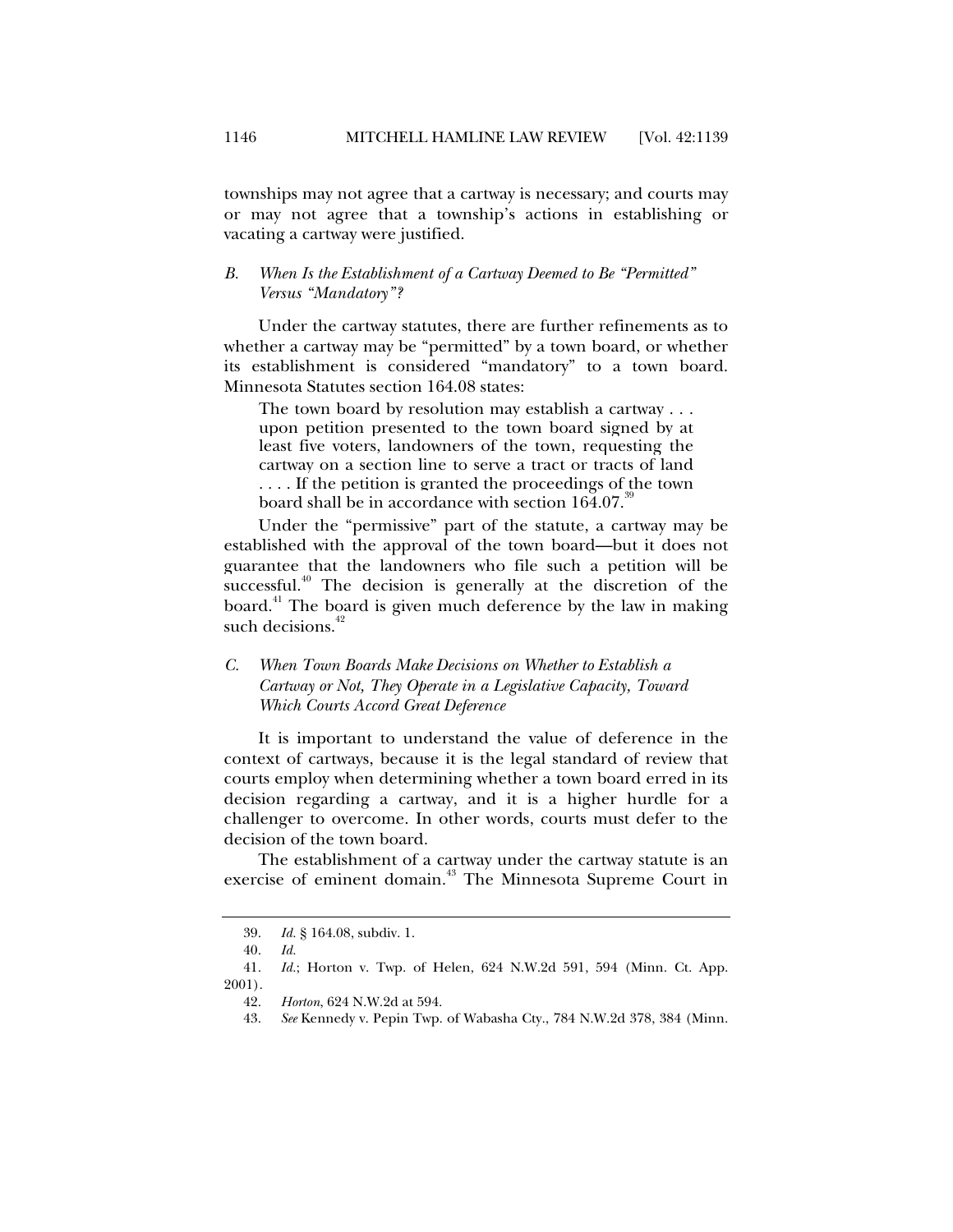*Kennedy v. Pepin Township* found that the statutory language "require[s] that a township establish the route requested by the petitioner unless the township determines both that an alternative route will be less disruptive and damaging to neighbors *and* that the alternative route is in the public's best interest."<sup>44</sup> If the town board finds that an alternate route is more favorable or desirable than the route requested by petitioner, then the town board should make a record of the information it considered, and it must show the basis for its decision.<sup>45</sup>

The *Kennedy* court did not change the standard of review in the case:

A town board that grants or refuses a cartway petition acts in a legislative capacity and will be reversed on appeal only when (1) the evidence is clearly against the decision, (2) an erroneous theory of law was applied, or (3) the town board acted arbitrarily and capriciously, contrary to the public's best interest.<sup>46</sup>

Thus, a town board's decisions are going to be very difficult to overturn unless the evidence shows the board's choice was against the public interest, was arbitrary and capricious, or that the evidence presented was clearly against the board's decision.<sup>47</sup>

Further, even the choice of one route to locate a cartway over another route is given much deference in the courts. In *Kaster v. Township Board of LaGarde*, the appellant, Kaster, sought reversal of a town board's decision to locate a cartway along his property.<sup>48</sup> Appellant argued that: "(1) an alternative route already exists providing access to [the cartway petitioner's] property; (2) the township board ordered the cartway without giving consideration to the proposed alternative route; and (3) discovery had not yet

<sup>2010).</sup> 

 <sup>44.</sup> *Id.*

 <sup>45.</sup> *See id.* at 387 (Anderson, J., concurring in part and dissenting in part) ("Because of the apparent lack of *consideration* and *discussion* of the public interest in the alternative route selected, I conclude that it is premature to decide the issue of what access means and would remand to the Town Board to make the required public interest determination." (emphasis added)).

 <sup>46.</sup> *Horton*, 624 N.W.2d at 595 (citing Lieser v. Town of St. Martin, 255 Minn. 153, 159, 96 N.W.2d 1, 5–6 (1959); Rask v. Town Bd. of Hendrum, 173 Minn. 572, 574, 218 N.W. 115, 116 (1928)).

 <sup>47.</sup> *Id.* 

 <sup>48.</sup> No. A09-1870, 2010 WL 2363595, at \*1 (Minn. Ct. App. June 15, 2010).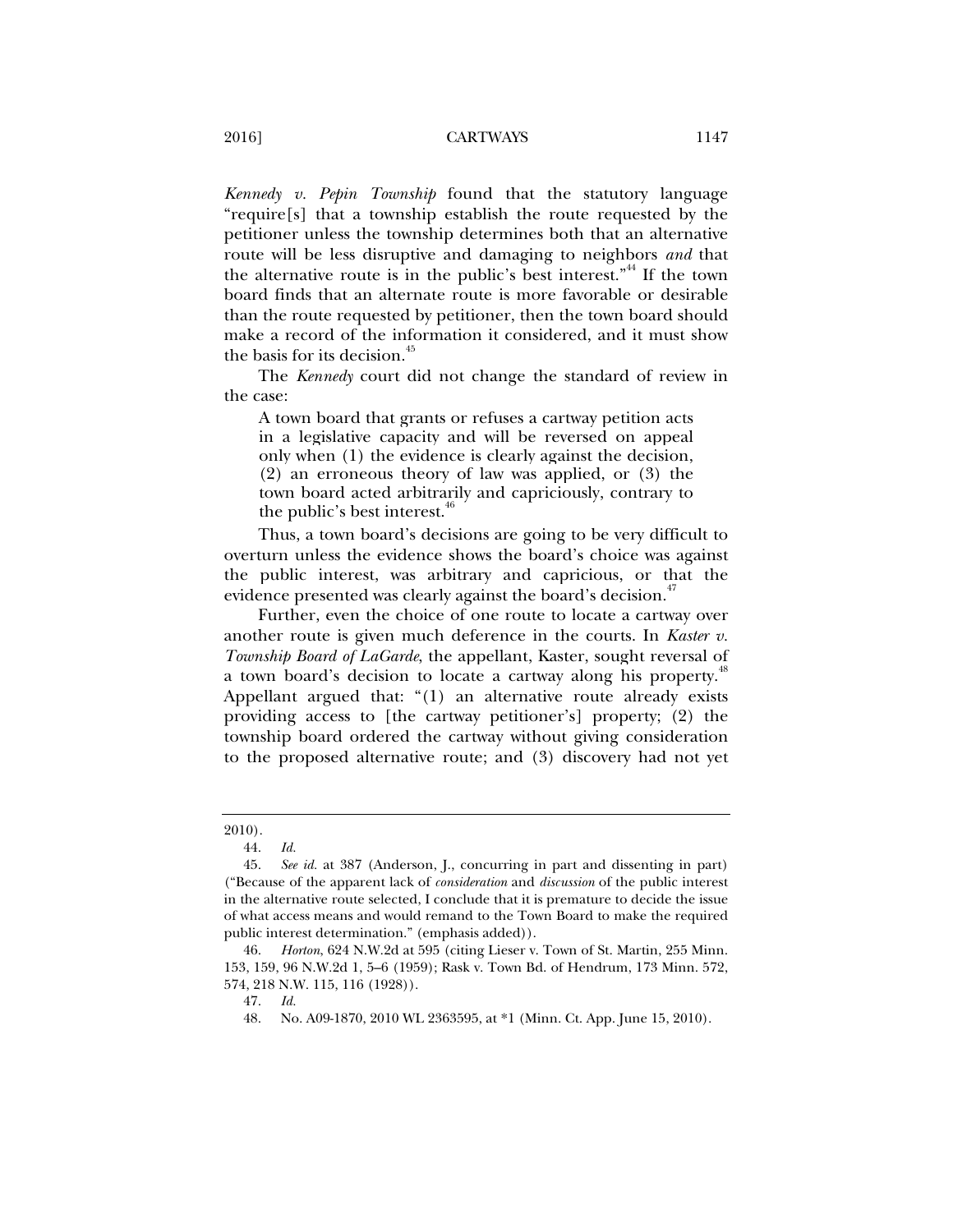been completed."49 However, the Minnesota Court of Appeals held that the town board, acting in a semi-legislative role, was to be given deference in its decision on the location of the cartway, even where two competing locations were presented to the town board, so long as the record reflected the town board's consideration of both routes. $50$ 

The *Kaster* court explained, "When judicially reviewing a legislative determination, the scope of review must necessarily be narrow."<sup>51</sup> The court continued, "Appellate review 'is limited to a consideration of whether the [district] court has confined its review to the limited scope of such review and, aside from jurisdictional questions, whether the evidence reasonably supports the determination of the [district] court.'"52 According to *Horton*, even if the reviewing court would have reached a different conclusion on a town board's cartway decision, they will affirm the town board's decision due to the narrow scope of review afforded to the courts in such cases. $53$ 

Thus, the choice of location of the route for a requested cartway still lies within the discretion of the township board. Neither the landowner applying for a cartway nor the courts are entitled to dictate the location for the cartway as requested in the landowner's cartway application.<sup>54</sup>

The Minnesota Supreme Court found that Minnesota Statutes section 164.08, subdivision  $2(a)$ , "provides [a] [t]ownship with discretionary power to 'select an alternative route other than that petitioned for if the alternative is deemed by the town board to be less disruptive and damaging to the affected landowners and in the public's best interest."<sup>55</sup> The *Kennedy* court held that a township must "establish the route requested by the petitioner unless the township determines both that an alternative route will be less

 <sup>49.</sup> *Id.* at \*2.

 <sup>50.</sup> *Id.* at \*2–3.

 <sup>51.</sup> *Id.* at \*2 (quoting Sun Oil Co. v. Vill. of New Hope*,* 300 Minn. 326, 333, 220 N.W.2d 256, 261 (1974)).

 <sup>52.</sup> *Id.* (alteration in original) (quoting Lieser v. Town of St. Martin, 255 Minn. 153, 159, 96 N.W.2d 1, 5–6 (1959)).

 <sup>53.</sup> Horton v. Twp. of Helen, 624 N.W.2d 591, 595 (Minn. Ct. App. 2001) (citing Cable Commc'ns Bd. v. Nor-West Cable Commc'ns P'ship, 356 N.W.2d 658, 669 (Minn. 1984)).

 <sup>54.</sup> Kennedy v. Pepin Twp. of Wabasha Cty., 784 N.W.2d 378, 384 (Minn. 2010).

 <sup>55.</sup> *Id.* (quoting MINN. STAT. § 164.08, subdiv. 2(a) (2008)).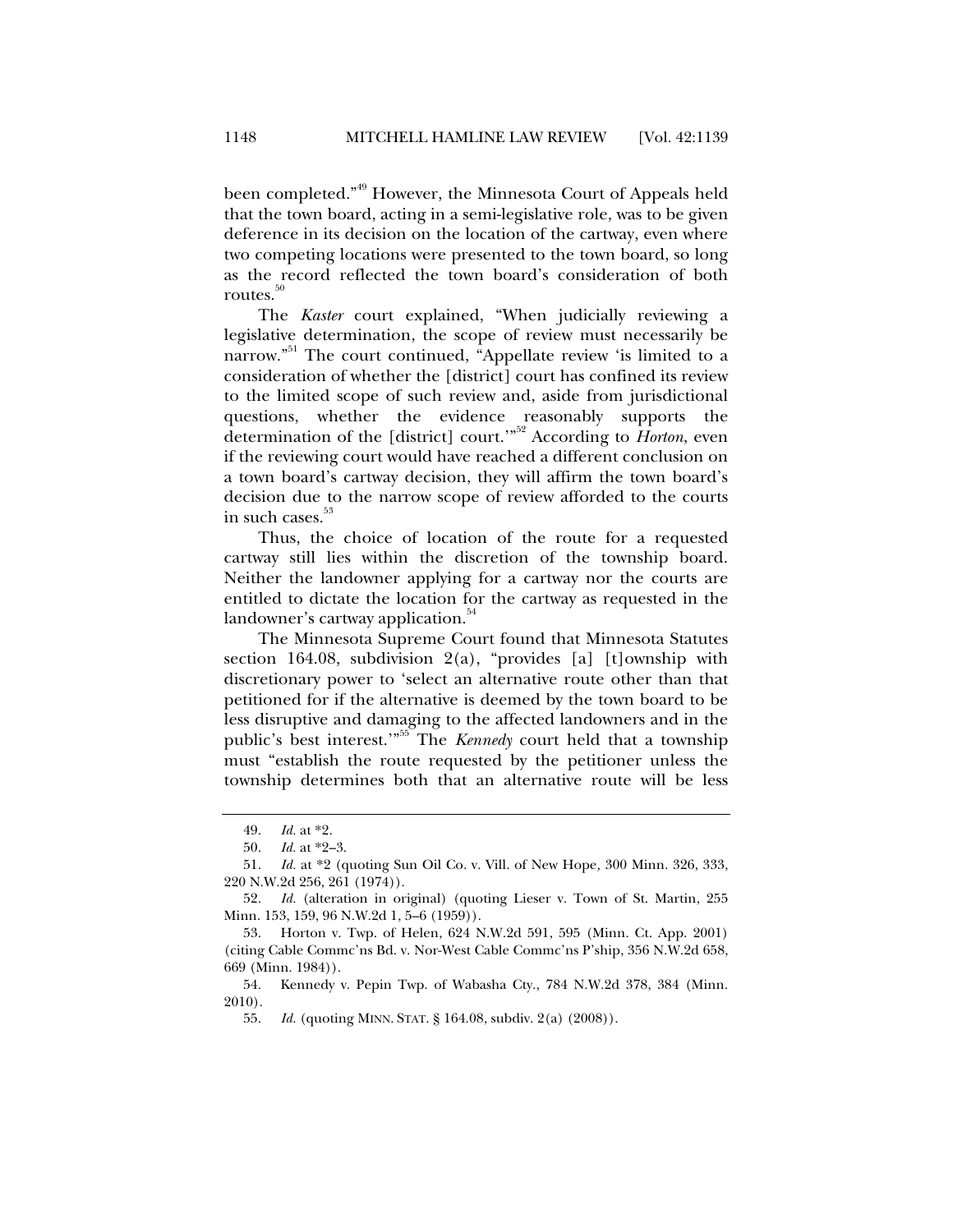disruptive and damaging to neighbors *and* that the alternative route is in the public's best interest."<sup>56</sup> The court further explained that "among other factors," the public's best interest contemplates "meaningful and usable access that will encourage owners to put land to its best possible present use."<sup>57</sup>

## *D. Applying Under the "Mandatory Cartway" Statute Is No Guaranteed Method for Establishing One*

When a qualifying landowner<sup>58</sup> presents a petition for a cartway to establish access to a landlocked parcel, the statute states that a town board must approve the petition.<sup>59</sup> The statute provides that if "a petitioner satisfies all the criteria under the cartway statute, a town board must establish a cartway."<sup>60</sup> While this method of establishing a cartway may seem pretty straightforward, approval is not a slam-dunk guarantee for the landowner if the members of a town board fail to see the public interest in establishing the cartway.<sup>61</sup>

In *Horton*, that appellant sued the respondent, Helen Township, alleging it wrongfully denied his petition for a cartway to connect his land with the public road. $62$  The Minnesota Court of Appeals affirmed the district court's decision denying the requested cartway. The court found the denial justified because the township determined that Horton's land was not actually landlocked. Thus, he did not meet the minimum requirements to establish a cartway.<sup>63</sup>

Further, the court found that Horton did not present "any evidence to dispute the township's finding that the area where his property meets the township road is thirty feet wide. The evidence

 <sup>56.</sup> *Kennedy*, 784 N.W.2d at 384.

 <sup>57.</sup> *Id.* at 385; *see also* Gary Van Cleve, *Court to Township: Not a Smart Way to Establish a Cartway*, LARKIN HOFFMAN ATT'YS (Oct. 5, 2010), http:// larkinhoffman.com/news/article\_detail.cfm?article\_id=681.

 <sup>58.</sup> A qualifying landowner typically means an owner of real property that is landlocked or only accessible via a navigable waterway. *See* MINN. STAT. § 164.08, subdiv. 2 (2014).

 <sup>59.</sup> *Id.*

 <sup>60.</sup> Horton v. Twp. of Helen, 624 N.W.2d 591, 594 (Minn. Ct. App. 2001).

 <sup>61.</sup> *See, e.g.*, *id.* at 595.

 <sup>62.</sup> *Id.* at 592.

 <sup>63.</sup> *Id.* at 595. Horton did not meet the qualifications for a mandatory cartway since the point of road right-of-way contained at least thirty-three feet. *Id.*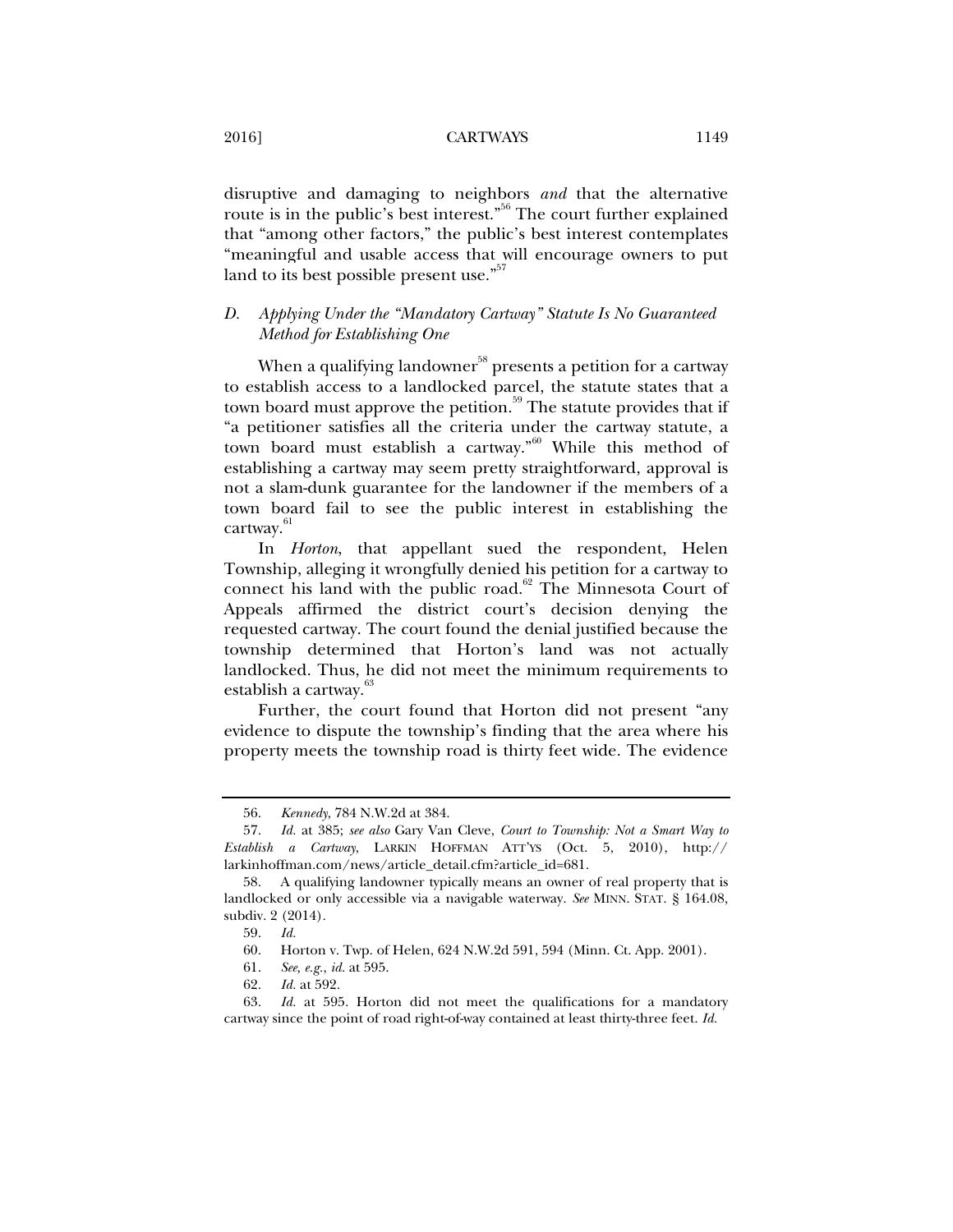also support[ed] the township's determination that Horton is not required to cross neighboring properties to access the township's road."<sup>64</sup> In deference to the township's decision, the court of appeals affirmed the district court's grant of summary judgment against Horton and in favor of the township.<sup>65</sup>

The takeaway lesson in *Horton* is that each piece of land is unique, and details matter. As the case law herein shows, a petitioner does not always have the right to obtain or establish a cartway in the first instance, and may not always obtain the preferred location upon the initial application. Thus, it is important to inform your client that while a particular location for a cartway may be requested, it may not necessarily be granted.

#### V. DAMAGES—WHO PAYS?

When the establishment of a cartway is successful, it is clear that there will be periodic costs involved for its upkeep and maintenance. Who pays for such maintenance or repairs is not always clear, however.

Minnesota Statutes section 164.08, subdivision 3 states:

When a cartway is not maintained by the town, one or more of the private property owners who own land adjacent to a cartway or one or more of the private property owners who has no access to the owner's land except by way of the cartway may maintain the cartway.<sup>66</sup>

Thus, while the town board may approve the establishment of a cartway, the town board does not necessarily have to pay for its upkeep and maintenance. This can be a disappointing notion to a landowner, because the definition of cartway, as discussed earlier, is that it is a public roadway, or highway. $67$  Almost every other public road or highway is maintained by some municipal or state authority. $\delta$ <sup>88</sup> As a result, clients might be disappointed to discover that they themselves must pitch in to defray the cost of maintaining what may have taken a considerable cost and effort to obtain. Clients might also be surprised to learn that they may need to

 <sup>64.</sup> *Id.*

 <sup>65.</sup> *Id.*

 <sup>66.</sup> MINN. STAT. § 164.08, subdiv. 3.

 <sup>67.</sup> *See supra* Part III.

 <sup>68.</sup> *See, e.g.*, MINN. STAT. §§ 162.02, subdiv. 1, 163.02, subdiv. 1, 164.02, subdiv. 1, 164.08, subdiv. 3, 165.02.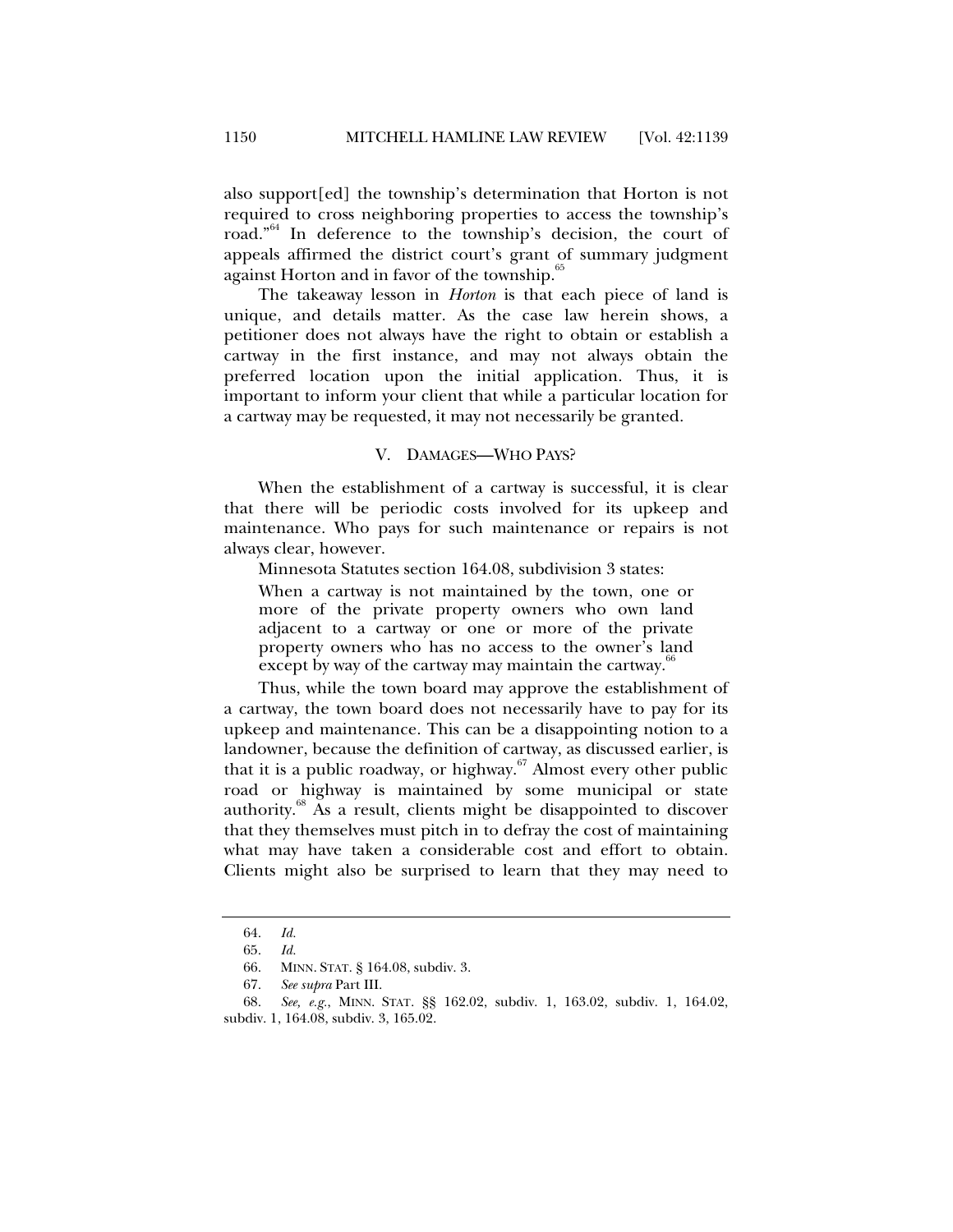coordinate and share costs of cartway maintenance activities with their neighbors or nearby landowners who also benefit from the cartway.

The cost of cartway maintenance "shall be equitably divided among all of the private property owners who own land adjacent to the cartway and all of the private property owners who have no access to their land except by way of the cartway.<sup> $59$ </sup> As you can imagine, this may not be an easy process for a landowner to engage in—asking for money from neighbors who may or may not use the cartway at all.

In the event that problems with collecting maintenance funds arise, the statute is not silent. It provides a number of factors that landowners benefitting from a cartway may take into consideration when trying to determine the amount of a neighbor or nearby landowners' equitable share of maintenance expenses may be for a shared cartway.<sup>70</sup> Those factors are: "the frequency of use, the type and weight of the vehicles or equipment, and the distance traveled on the cartway to the individual's property."<sup>11</sup>

These factors may be helpful guidelines for neighbors to use when dividing up costs. For example, when comparing the weight of a large tractor to that of a recreational four-wheeler, it is fairly easy to weigh this factor, because the heavier tractor will likely do more damage to the cartway over time and with frequency of use than the four-wheeler.

However, if the landowners cannot agree on an equitable share of maintenance costs, the town board may get involved to settle such disputes.<sup>72</sup> The statute provides that the town board "may determine the maintenance costs to be apportioned to each private property owner if the private property owners cannot agree on the division of the costs."<sup>73</sup>

The town board is not the final forum, however. If a party is unhappy with the town board's decision on maintenance costs, the party may appeal "within 30 days to the district court of the county in which the cartway is located."<sup>74</sup>

 <sup>69.</sup> *Id.* § 164.08, subdiv. 3.

 <sup>70.</sup> *Id.*

 <sup>71.</sup> *Id.*

 <sup>72.</sup> *Id.* 73. *Id.*

 <sup>74.</sup> *Id.*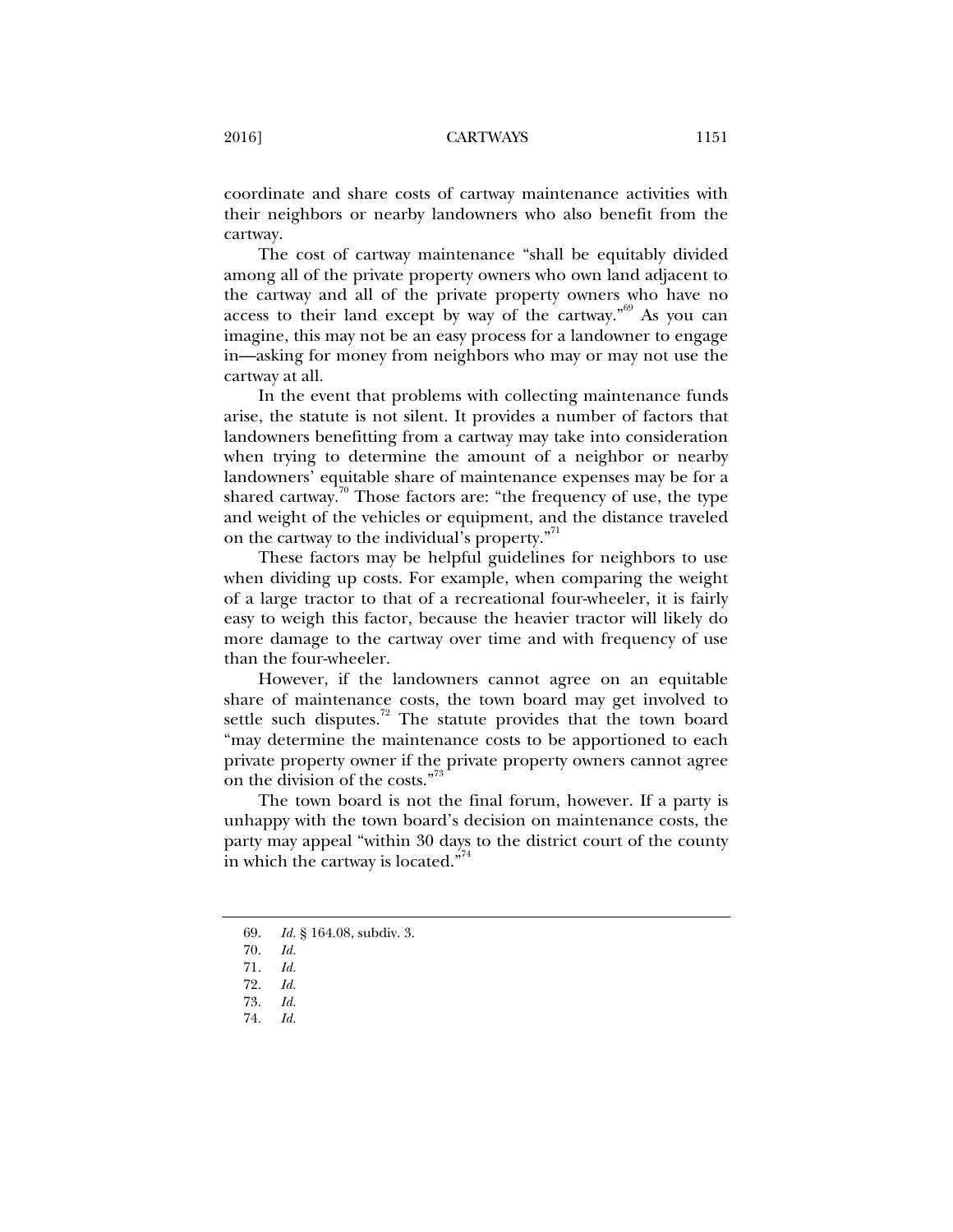As another approach (perhaps one that makes more sense when immediate cartway repairs are needed), one or more landowner may simply fund the necessary repairs and maintenance for a shared cartway. Once the private property owners have incurred such cost, they "shall have a civil cause of action against any of the private property owners who refuse to pay their share of the maintenance cost."

#### VI. VACATING AN EXISTING CARTWAY

A cartway that has been established by a township or town board may be vacated in a way that is very similar to how it was first established, but with some additional requirements. First, at least eight landowners whose land lies within three miles of the cartway must petition the town board for the vacation of a cartway.<sup>4</sup> Petitioners must include a description of the existing cartway, including its beginning, ending, and route. $77$  Under this same statutory provision, petitioners may also request that an existing cartway be vacated and moved to a new location, essentially establishing a new cartway.<sup>18</sup>

The statute further provides that the town board shall, within thirty days of the petition's filing, "make an order describing as nearly as practicable the road proposed to be established, altered, or vacated and the several tracts of land through which it passes, and fixing a time and place when and where it will meet and act upon the petition." $\frac{3}{2}$ 

The process for vacating an existing cartway can be arguably longer and more complex than the process of establishing one, depending on the facts and circumstances. This is understandable, because once a cartway has been established, and presumably been used by the area landowners or members of the public, removing it may create practical difficulties for these people.

 <sup>75.</sup> *Id.*

 <sup>76.</sup> *Id.* § 164.07, subdiv. 1.

 <sup>77.</sup> *Id.*

 <sup>78.</sup> *Id.*

 <sup>79.</sup> *Id.* § 164.07, subdiv. 2.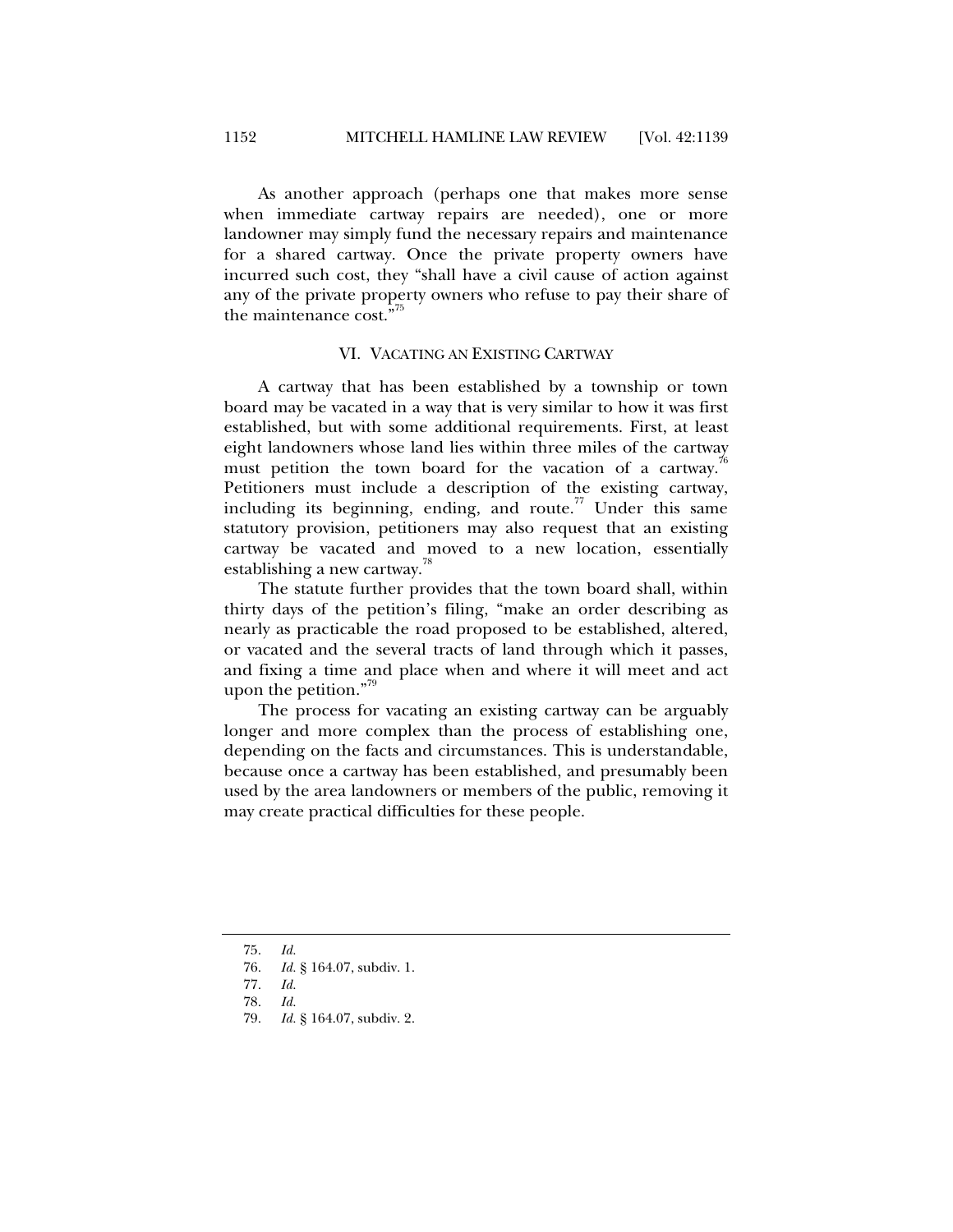## VII. ADVISING THE CLIENT—OPTIONS FOR ENFORCING AN EXISTING **CARTWAY**

When clients need legal assistance to enforce a valid, existing cartway they may come to you looking for practical and legal solutions. This issue may arise for a number of different reasons. For example, a landowner's neighbor may be encroaching on a cartway by creating a brush pile in it; a farmer renting land from a neighbor adjacent to the cartway simply plows up the cartway and plants crops in it; or another neighbor does not believe the cartway exists at all, and proceeds to install a fence, a livestock gate, and several posts down the middle of the cartway—all of which pose barriers to its normal use of ingress and egress.

The Minnesota Supreme Court has held that, generally speaking, "special road laws are to be construed in connection with general road laws, and when silent on any subject the general law governs."<sup>80</sup>

Since cartways are legally defined as being the same as a public road or highway, it naturally follows that impeding their use as a road, highway, or cartway is punishable as a crime. <sup>81</sup> For the civil

(1) obstruct any highway or deposit snow or ice thereon;

(2) plow or perform any other detrimental operation within the road right-of-way except in the preparation of the land for planting permanent vegetative cover or as authorized under section 160.232;

(3) erect a fence on the right-of-way of a trunk highway, county state-aid highway, county highway, or town road, except to erect a lane fence to the ends of a livestock pass;

(4) erect or reconstruct driveway headwalls in or on the right-ofway of a highway or road, except as may be allowed by permit from the road authority imposing reasonable regulations as are necessary to prevent interference with the construction, maintenance, and safe use of the highway or road and its appurtenances;

(5) dig any holes in any highway, except to locate markers placed to identify sectional corner positions and private boundary corners;

 <sup>80.</sup> State *ex rel.* Rose v. Town of Greenwood, 220 Minn. 508, 512, 20 N.W.2d 345, 347 (1945) (citation omitted).

 <sup>81.</sup> MINN. STAT. § 160.2715. The statute provides in relevant part:

<sup>(</sup>a) Except for the actions of the road authorities, their agents, employees, contractors, and utilities in carrying out their duties imposed by law or contract, and except as herein provided, it shall be unlawful to: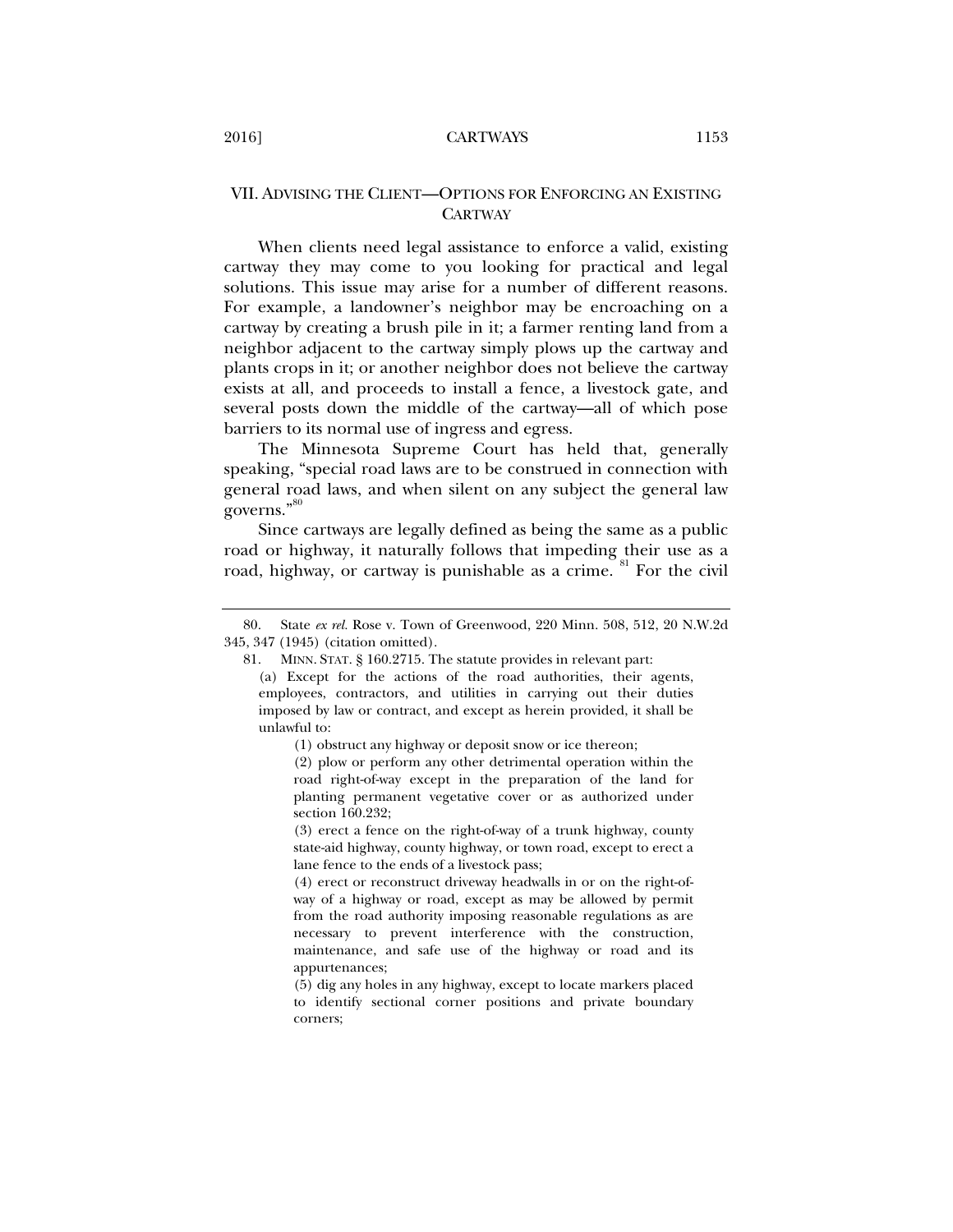practitioner, this is obviously not something on which one may pursue or take action alone. In attempting to enforce an existing cartway, seek your local prosecuting authority's or county attorney's assistance to enforce such highway laws under the criminal provisions. While it may seem minor, being charged with a crime even a misdemeanor—may act as a deterrent to future violations, where a nearby landowner or neighbor may not willingly acknowledge a valid cartway's existence. On the other hand, if you represent a client who wants to have an existing cartway vacated, this article provides practitioners with a starting point for petitioning a town board for its removal or relocation to an alternate route.

#### VIII. CONCLUSION

Cartways are here to stay. Since the historic time when Romans built roads in what is now England, Wales, and Scotland, cartways

(b) Any violation of this section is a misdemeanor.

<sup>(6)</sup> remove any earth, gravel, or rock from any highway;

<sup>(7)</sup> obstruct any ditch draining any highway or drain any noisome materials into any ditch;

<sup>(8)</sup> place or maintain any building or structure within the limits of any highway;

<sup>(9)</sup> place or maintain any advertisement within the limits of any highway, except as provided in section 160.27, subdivision 7;

<sup>(10)</sup> paint, print, place, or affix any advertisement or any object within the limits of any highway, except as provided in section 160.27, subdivision 7;

<sup>(11)</sup> deface, mar, damage, or tamper with any structure, work, material, equipment, tools, signs, markers, signals, paving, guardrails, drains, or any other highway appurtenance on or along any highway;

<sup>(12)</sup> remove, injure, displace, or destroy right-of-way markers, or reference or witness monuments, or markers placed to preserve section or quarter-section corners;

<sup>(13)</sup> improperly place or fail to place warning signs and detour signs as provided by law;

<sup>(14)</sup> drive over, through, or around any barricade, fence, or obstruction erected for the purpose of preventing traffic from passing over a portion of a highway closed to public travel or to remove, deface, or damage any such barricade, fence, or obstruction.